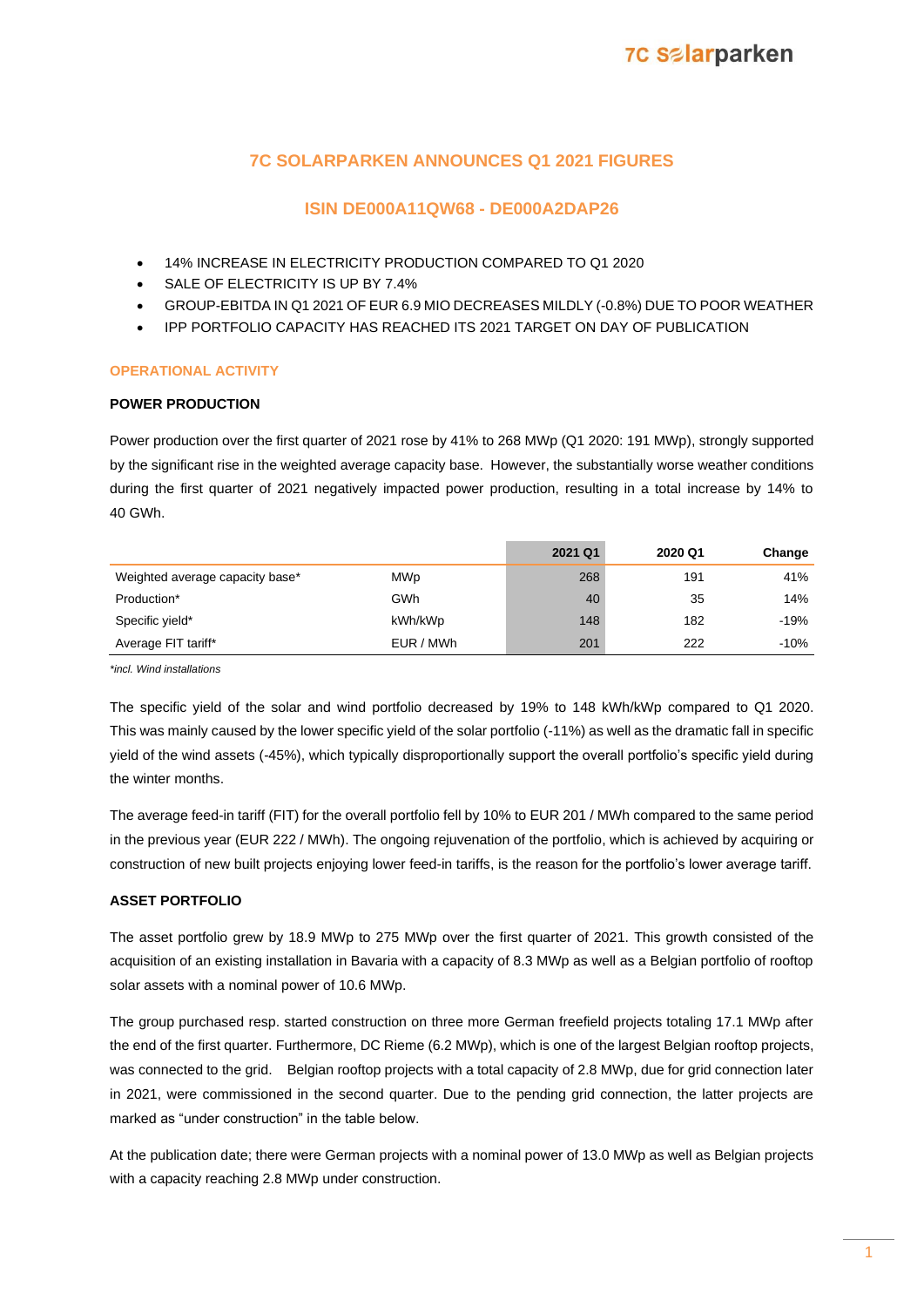## **7C Selarparken**

|                | <b>INVESTMENTS</b>    |                                            | 2021              |                | <b>INVESTMENTS</b> |                              | 2020              |
|----------------|-----------------------|--------------------------------------------|-------------------|----------------|--------------------|------------------------------|-------------------|
|                | Project               |                                            | Capacity<br>(kWp) |                | Project            |                              | Capacity<br>(kWp) |
| Q1             | Höttingen             | <b>Existing Installation</b>               | 8,340             | Q1             | <b>Bremerhaven</b> | Newbuilt                     | 300               |
|                | Groeni                | <b>Existing Installation</b><br>/ Newbuilt | 10,600            |                | Wieglitz           | <b>Existing Installation</b> | 1,473             |
|                |                       |                                            |                   |                | Parchen            | <b>Existing Installation</b> | 459               |
|                |                       |                                            |                   |                | <b>Nosswitz</b>    | <b>Existing Installation</b> | 649               |
|                |                       |                                            |                   |                | Wittlich           | <b>Existing Installation</b> | 1,279             |
|                |                       |                                            |                   |                | Remptendorf        | <b>Existing Installation</b> | 2,409             |
|                |                       |                                            |                   |                | Dessau             | Newbuilt                     | 691               |
|                |                       |                                            |                   |                | Bernsdorf II       | Newbuilt                     | 339               |
|                |                       |                                            |                   |                | Bernterode         | Newbuilt                     | 614               |
|                |                       |                                            |                   |                | Calbe II           | Newbuilt                     | 750               |
|                |                       |                                            |                   |                | Calbe neu          | Newbuilt                     | 1,317             |
|                |                       |                                            |                   |                | Luckow Süd         | Newbuilt                     | 750               |
| Q <sub>2</sub> | Theilenhofen*         | Newbuilt                                   | 9,228             | Q <sub>2</sub> | Oberwesterwaldbahn | Newbuilt                     | 10,000            |
|                | Dessau Süd            | <b>Existing Installation</b>               | 2,506             |                | Ludwigsfelde IV    | Newbuilt                     | 748               |
|                | <b>DC Rieme</b>       | Newbuilt                                   | 6,221             |                | Salzwedel          | Newbuilt                     | 729               |
|                | Zottegem <sup>*</sup> | Newbuilt                                   | 125               |                | Dettenhofen        | <b>Existing Installation</b> | 3,254             |
|                | Roeselare*            | Newbuilt                                   | 128               |                | Igling-Buchloe     | <b>Existing Installation</b> | 5,787             |
|                | Kortrijk*             | Newbuilt                                   | 139               |                | Neuhaus-Stetten    | <b>Existing Installation</b> | 3,257             |
|                | Gent*                 | <b>Newbuilt</b>                            | 600               |                | Oberostendorf      | <b>Existing Installation</b> | 2,457             |
|                | Lokeren*              | Newbuilt                                   | 1,289             |                |                    |                              |                   |
|                | Kruibeke*             | Newbuilt                                   | 366               |                |                    |                              |                   |
|                | Belsele*              | <b>Newbuilt</b>                            | 174               |                |                    |                              |                   |
|                | Heiligersdorf         | <b>Existing Installation</b>               | 5,322             |                |                    |                              |                   |
|                | <b>TOTAL</b>          |                                            | 45,035            |                | <b>TOTAL:</b>      |                              | 37,262            |

*\*under construction at publication day (June, 15th 2021)*

The capacity of the total portfolio reached 301 MWp (at the end of 2020: 256 MWp) on the publication day of this quarterly statement. The group therefore has reached and surpassed its IPP portfolio's target capacity of 295 MWp for year-end 2021, as determined in the 2020-2023 strategic plan.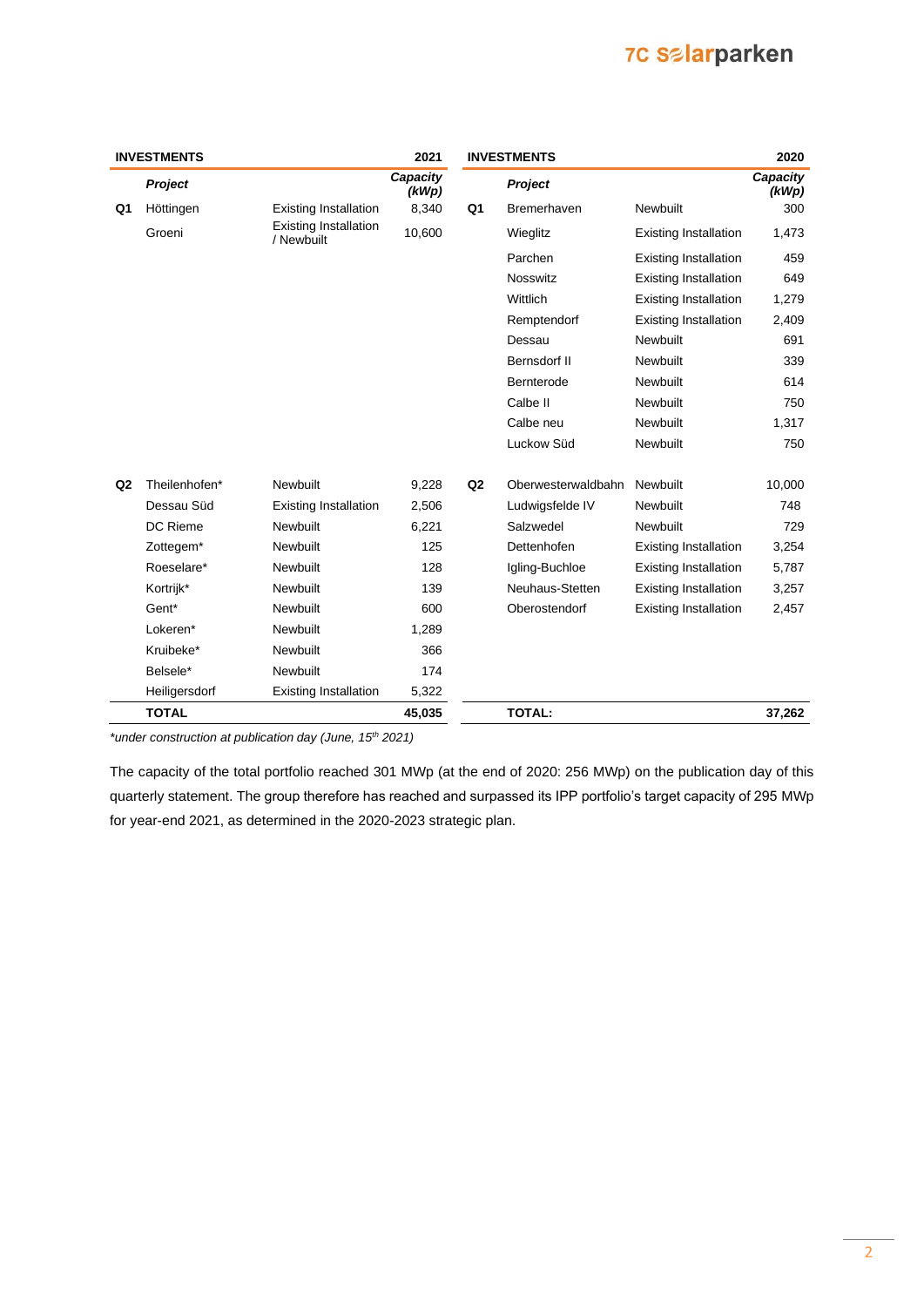## **7C Salarparken**

#### **OPERATIONAL RESULTS**

The revenue over the first three months of 2021 reached EUR 8.3m which corresponds to a decrease of 1.0% compared to the same period in the previous year (EUR 8.4m). The sale of electricity rose by 7.4%, representing EUR 0.6m, which is exclusively due to the expansion of the portfolio. Adverse weather conditions such as a drop in irradiation, negative impact of snow covering installations and unfavorable wind conditions have all impacted the sale of electricity by ca. EUR 1.0m compared to a period with average weather conditions. The specific yield for the first quarter of 2021 was 10-15% below levels in years with normal weather.

Revenues from the sale of technical and commercial services have declined by EUR 0.6m. This decrease is mainly caused by a one-off sale of modules in the comparative period (EUR 0.7m) related to a module exchange program for a fund company.

| in TEUR                      | 2021 Q1 | 2020 Q1 | Change  |
|------------------------------|---------|---------|---------|
| Revenues                     | 8,338   | 8.418   | $-1.0%$ |
| Of which sale of electricity | 8.076   | 7,522   | 7.4%    |
| <b>EBITDA</b>                | 6,879   | 6,933   | $-0.8%$ |

Earnings before interest, taxes, depreciation and amortization (EBITDA) reached EUR 6.9m in the reporting period, which corresponds to a decrease of 0.8% compared to the first three months of 2020.

Other operating expenses decreased from EUR 1.5m in Q1 2020 to EUR 1.3m (-15.3%), whereas expenses related to the operation of solar and windparks increased due to portfolio expansion. The overall decrease of the operating expenses can be attributed to the purchase of services (EUR 0.4m) which were incurred in the comparative period in relation to a module exchange program, which was carried out by the group for a fund company.

Personnel expenses rose by EUR 0.1m compared to the same period last year. This is mainly due to the acquisition of the project development company 7C Solarparken Belgium BV (previously: Enervest Belgium BV).

#### **FINANCIAL POSITION**

Financial liabilities increased slightly by 1.2% to EUR 239.7m compared to December 31, 2020. Asset acquisitions during the first quarter of 2021 resulted in the group balancing a total amount of EUR 10.9m project finance loans. Scheduled redemptions on the other hand, reduced financial liabilities by EUR 7.0m.

Lease liabilities totaling EUR 21.5m, rose by 25.2% during the first three months of 2021. This is mainly due to the acquisition of 7C Groeni BV, which resulted in the recognition of lease liabilities amounting to EUR 3.6m. As a consequence of this acquisition, the group balanced lease liabilities related to the financing of solar assets of EUR 2.5m. These type of lease liabilities are included in the calculation of the net debt.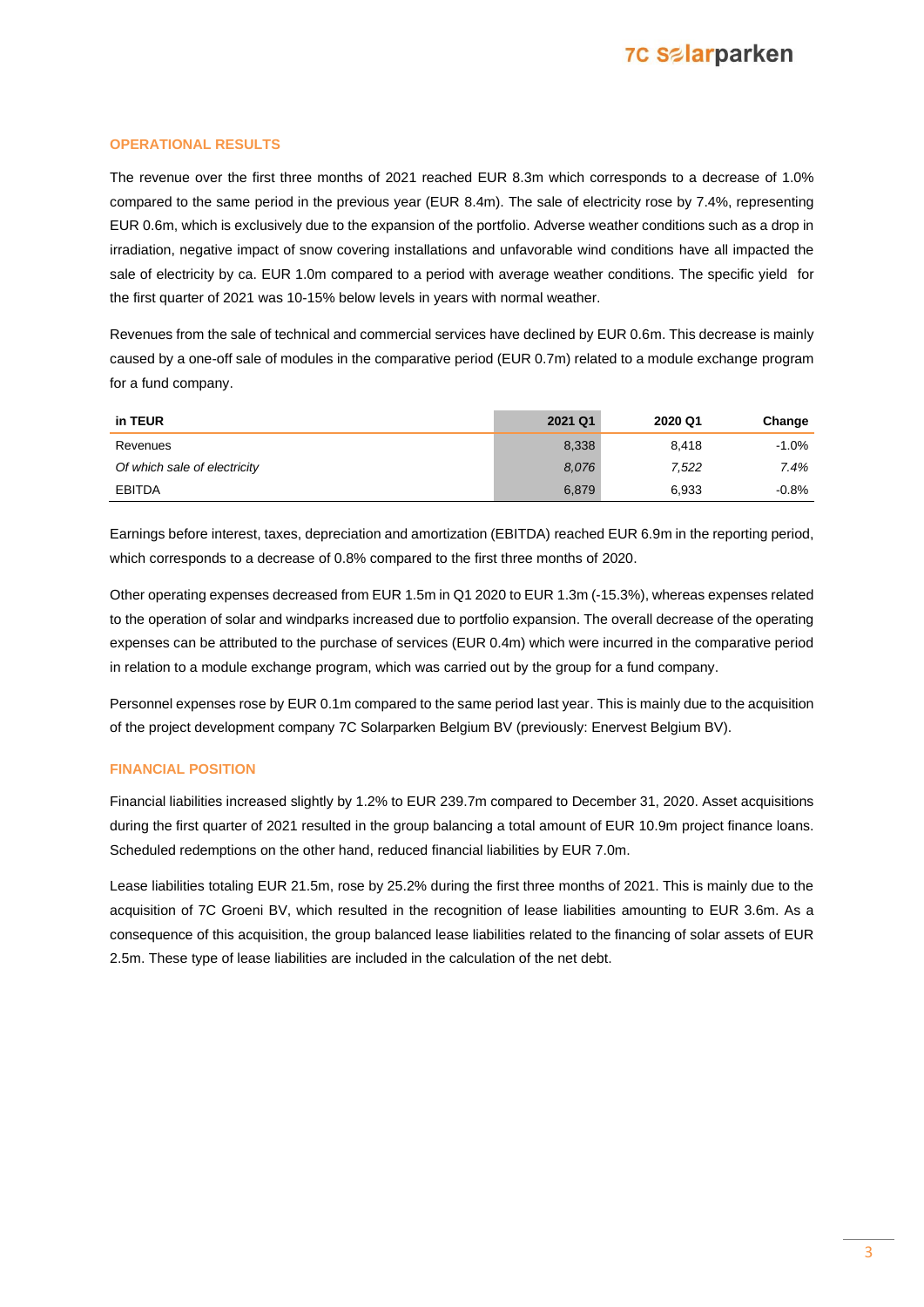## **7C Salarparken**

| <b>NET DEBT (in TEUR)</b>                                                                                                                          | 31.03.2021 | 31.12.2020 | Change  |
|----------------------------------------------------------------------------------------------------------------------------------------------------|------------|------------|---------|
| Short term and long term financial debt                                                                                                            | 239.716    | 236.835    | 1.2%    |
| Short term and long term lease liabilities                                                                                                         | 21.483     | 17.155     | 25.2%   |
| Minus cash and cash equivalents*                                                                                                                   | $-59.473$  | $-62.196$  | $-4.4%$ |
| Minus short and long term lease liabilities according to IFRS 16<br>related to right of use assets from rental agreements for wind and solar parks | $-19.014$  | $-17.155$  | 10.8%   |
| Net debt                                                                                                                                           | 182.712    | 174.642    | 4.9%    |

*\*thereof TEUR 18,362 restricted (2020: TEUR 17,882)*

Cash and cash equivalents decreased slightly from EUR 62.2m at the end of 2019 to EUR 59.5m at the end of the first quarter 2021, of which EUR 18.4m (at the end of 2020 EUR 17.9m) was restricted. Overall, the group's net debt increased by 4.9% to EUR 182.7m.

#### **GENERAL ANNUAL MEETING 2021 – DIVIDEND PROPOSAL 2020**

The Annual General Meeting will take place in an online session on July 21, 2021. The invitation has been published on the website.

At the Annual General Meeting, the Management Board will - as already communicated - propose to the shareholders an unchanged dividend of EUR 0.11 per share.

#### **OUTLOOK**

The guidance for the full-year 2021 (EBITDA of EUR 42.5m) took into account the unfavourable production over the first quarter 2021 for a total of EUR 1.0m. Weather conditions during April and May were below the group's estimate, (which was based on a year with normal weather), resulting in further earnings losses of EUR 1.2m. On the other hand, the guidance did not consider the effects of additional investment beyond the end of the first quarter (275 MWp), which will lead to gains in earnings between EUR 0.3m and EUR 0.4m. Furthermore, the group is assuming a normalisation of weather conditions in the remaining 7 months of the financial year. Therefore, the group is maintaining its EBITDA guidance of EUR 42.5m and the Cash Flow per Share guidance of EUR 0.50.

| Guidance           | 2021          |
|--------------------|---------------|
| EBITDA             | EUR 42.5 Mio. |
| Cashflow per share | EUR 0.50      |

This quarterly update presents group financial statements (IFRS) but has not been reviewed by an auditor.